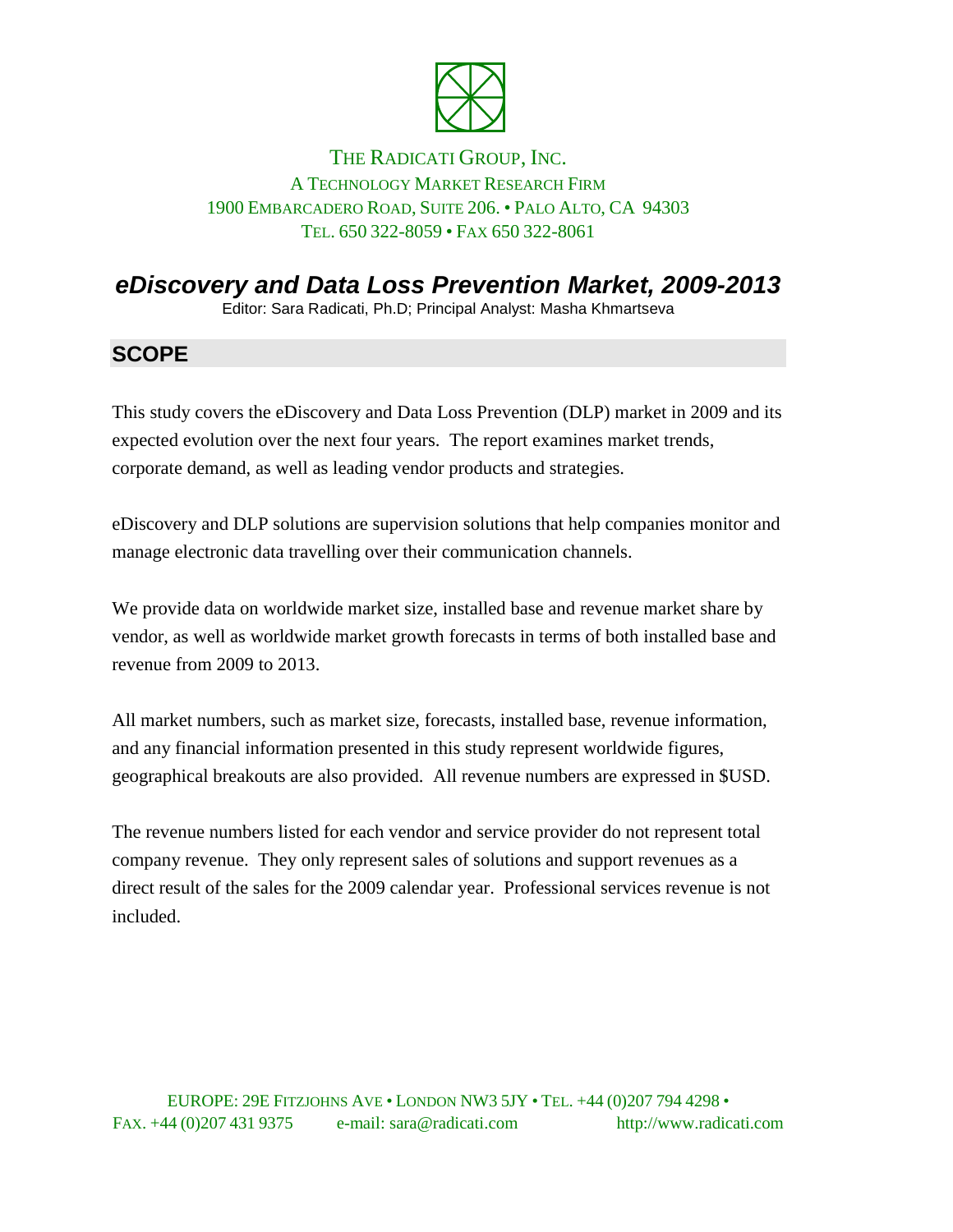## **METHODOLOGY**

The information and analysis in this report is based on primary research conducted by The Radicati Group, Inc. in 2009. It consists of information collected from vendors, and corporate users via on-going interviews and surveys.

Secondary research sources have also been used, where appropriate, to cross-check the information collected. These include company annual reports and market size information from various related market segments of the computer industry.

### **EXECUTIVE SUMMARY**

- eDiscovery and Data Loss Prevention (DLP) are supervision solutions that help organizations monitor and manage electronic data travelling over their corporate channels, as well as stored on servers, desktops, laptops, and other endpoints.
- There are two ways to supervise electronic data: post-review (eDiscovery), or pre-review (DLP):
	- o **eDiscovery**, are post-review solutions, enabling organizations to analyze electronic evidence after documents have been exchanged between users over various electronic channels.
	- o The second type of data supervision solutions are **Data Loss Prevention** (DLP) solutions, which come with *pre-review capabilities,* scanning the content *before* messages are sent or received. Their goal is to stop noncompliant activity before it occurs and gets documented. In addition, DLP solutions can also proactively monitor data at rest (saved on a server, laptops, etc.) by crawling through it at regular intervals, to make sure that it is stored properly and in compliance with corporate policies.
- Both eDiscovery and Data Loss Prevention solutions have become so popular over the past few years that many archiving and e-mail security vendors have started offering eDiscovery and DLP as add-ons to their primary archiving and/or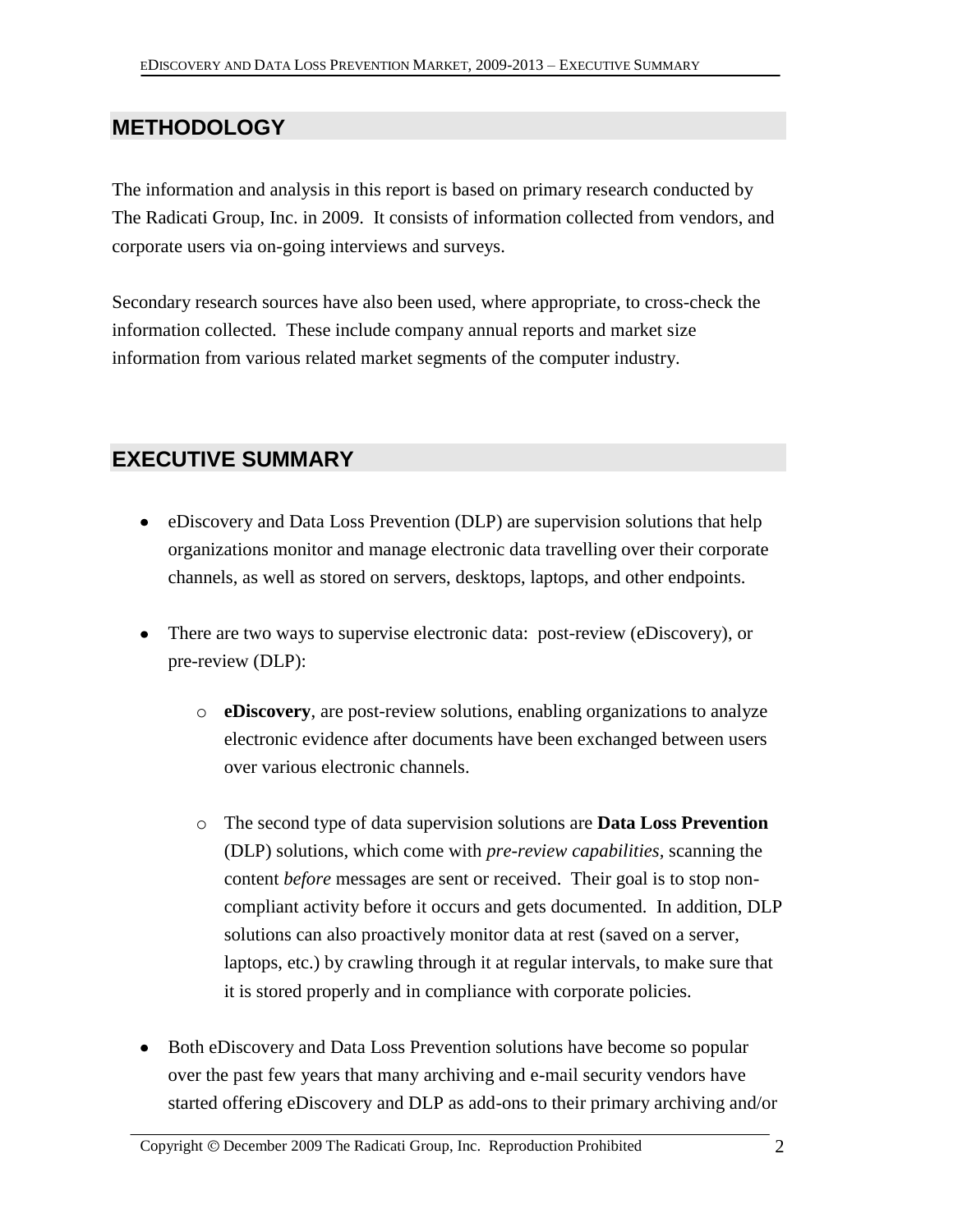security offerings. The depth and breadth of features and capabilities they offer continues to evolve as do compliance regulations and the potential for information breaches.

- For DLP solutions, monitoring data in motion, in use and at rest, can be found almost exclusively in high-end DLP solutions. On the other hand, entry-level DLP solutions, or those offered as typical add-ons to other products and services, such as archiving and compliance, usually are only capable of protecting data in motion. Granted, data in motion often presents the biggest risk for an organization, however this capability alone doesn't offer an organization a 360 degree protection from data loss.
- Despite the economic slowdown, over the past year the eDiscovery and DLP markets have shown significant growth. Although not all customers consider these solutions to be critical applications (with the exception of companies in highly regulated industries), many organizations made room in their budgets for them, in order to protect their intellectual property/sensitive data, and often to significantly cut legal processing costs.
- While selling to regulated companies continues to constitute a large portion of sales of eDiscovery and DLP solutions, most of these sales involve displacement of existing solutions or major upgrades. The majority of new sales are driven by organizations that wish to protect their internal sensitive data, rather than just comply with regulations.
- A recent Business User survey, designed and administered by The Radicati Group, Inc. in late-2009, revealed that currently only one third of all organizations filter their outgoing e-mail, offering a great opportunity for growth for this market.